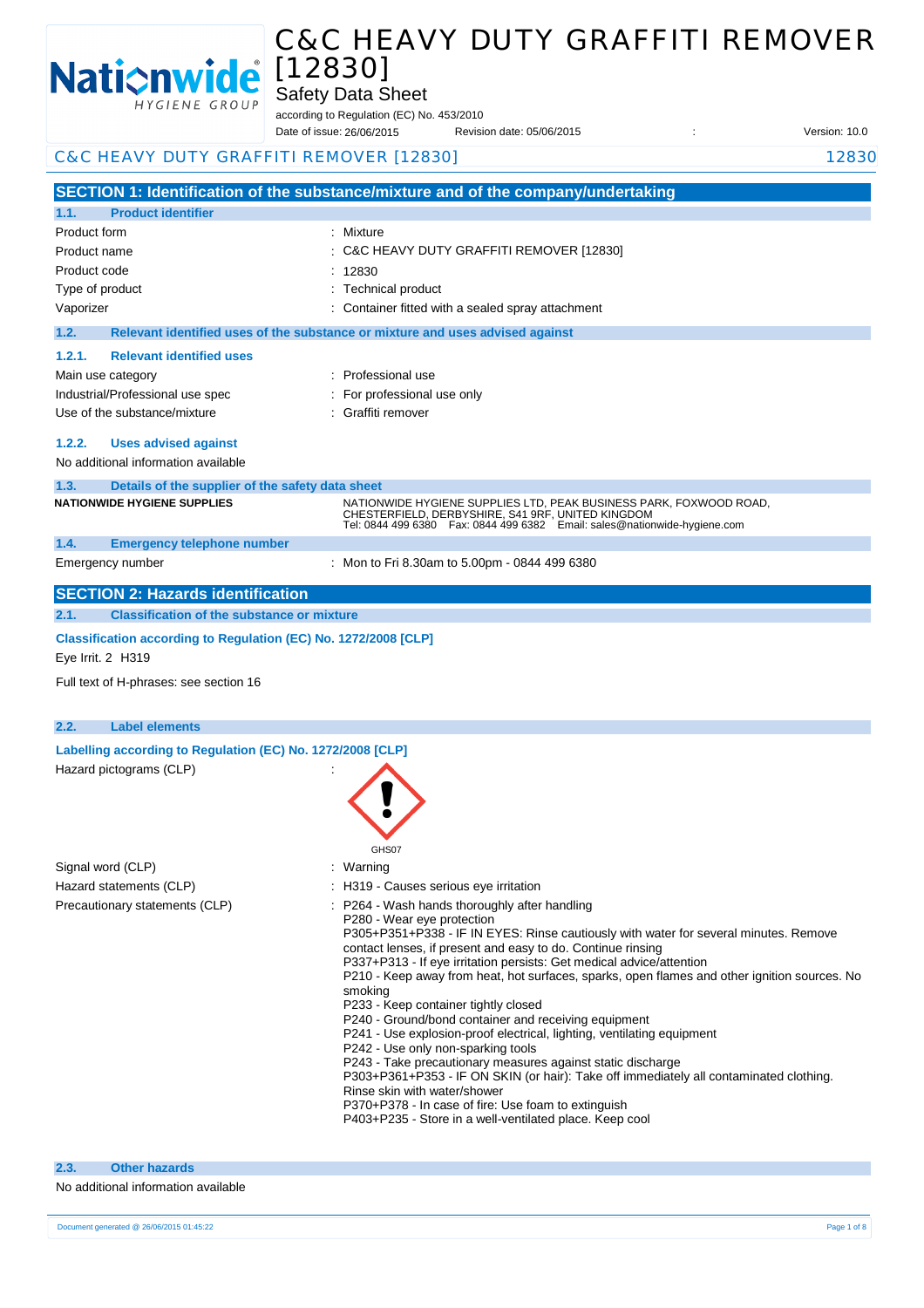according to Regulation (EC) No. 453/2010

# **SECTION 3: Composition/information on ingredients**

# **3.1. Substance**

Not applicable

#### **3.2. Mixture**

| <b>Name</b>                                                                          | <b>Product identifier</b>                                                                              | $\frac{9}{6}$ | <b>Classification according to</b><br>Directive 67/548/EEC | <b>Classification according to</b><br><b>Regulation (EC) No.</b><br>1272/2008 [CLP] |
|--------------------------------------------------------------------------------------|--------------------------------------------------------------------------------------------------------|---------------|------------------------------------------------------------|-------------------------------------------------------------------------------------|
| Dimethyl sulphoxide<br>substance with national workplace exposure<br>$limit(s)$ (DE) | (CAS No) 67-68-5<br>(EC no) 200-664-3<br>(REACH-no) 01-<br>2119431362-50                               | $15 - 30$     | Not classified                                             | Not classified                                                                      |
| propan-2-ol, isopropyl alcohol,<br>isopropanol                                       | (CAS No) 67-63-0<br>(EC no) 200-661-7<br>(EC index no) 603-117-00-0<br>(REACH-no) 01-<br>2119457558-25 | $5 - 15$      | F: R11<br>Xi: R36<br><b>R67</b>                            | Flam. Liq. 2, H225<br>Eye Irrit. 2, H319<br>STOT SE 3, H336                         |
| Triethanolamine                                                                      | (CAS No) 102-71-6<br>(EC no) 203-049-8<br>(REACH-no) 01-<br>2119486482-31                              | $5 - 15$      | Xi: R36<br>Xi: R38                                         | Skin Irrit. 2, H315<br>Eye Irrit. 2, H319                                           |

#### Full text of R- and H-phrases: see section 16

| <b>SECTION 4: First aid measures</b>             |                                                                                                                                                                                               |  |
|--------------------------------------------------|-----------------------------------------------------------------------------------------------------------------------------------------------------------------------------------------------|--|
| <b>Description of first aid measures</b><br>4.1. |                                                                                                                                                                                               |  |
| First-aid measures general                       | Get medical advice/attention if you feel unwell.                                                                                                                                              |  |
| First-aid measures after inhalation              | Remove person to fresh air and keep comfortable for breathing.                                                                                                                                |  |
| First-aid measures after skin contact            | Wash with plenty of soap and water.                                                                                                                                                           |  |
| First-aid measures after eye contact             | IF IN EYES: Rinse cautiously with water for several minutes. Remove contact lenses, if present<br>and easy to do. Continue rinsing. If eye irritation persists: Get medical advice/attention. |  |
| First-aid measures after ingestion               | Do NOT induce vomiting. Rinse mouth. Drink plenty of water. Get medical advice/attention.                                                                                                     |  |
| 4.2.                                             | Most important symptoms and effects, both acute and delayed                                                                                                                                   |  |
| Symptoms/injuries after inhalation               | May cause respiratory irritation.                                                                                                                                                             |  |
| Symptoms/injuries after skin contact             | Repeated exposure may cause skin dryness or cracking.                                                                                                                                         |  |
| Symptoms/injuries after eye contact              | Causes eye irritation.                                                                                                                                                                        |  |
| Symptoms/injuries after ingestion                | May cause a light irritation of the linings of the mouth, throat, and gastrointestinal tract.                                                                                                 |  |
| 4.3.                                             | Indication of any immediate medical attention and special treatment needed                                                                                                                    |  |
| Treat symptomatically.                           |                                                                                                                                                                                               |  |
| <b>SECTION 5: Firefighting measures</b>          |                                                                                                                                                                                               |  |
| 5.1.<br><b>Extinguishing media</b>               |                                                                                                                                                                                               |  |
| Suitable extinguishing media                     | Carbon dioxide. Dry powder. Foam.                                                                                                                                                             |  |
| Unsuitable extinguishing media                   | Do not use a heavy water stream.                                                                                                                                                              |  |
| 5.2.                                             | Special hazards arising from the substance or mixture                                                                                                                                         |  |
| Fire hazard                                      | : Flammable liquid and vapour.                                                                                                                                                                |  |
| 5.3.<br><b>Advice for firefighters</b>           |                                                                                                                                                                                               |  |
| No additional information available              |                                                                                                                                                                                               |  |
| <b>SECTION 6: Accidental release measures</b>    |                                                                                                                                                                                               |  |
| 6.1.                                             | Personal precautions, protective equipment and emergency procedures                                                                                                                           |  |
| General measures                                 | : Remove ignition sources.                                                                                                                                                                    |  |
| 6.1.1.<br>For non-emergency personnel            |                                                                                                                                                                                               |  |
| Emergency procedures                             | : Evacuate unnecessary personnel.                                                                                                                                                             |  |
| 6.1.2.<br>For emergency responders               |                                                                                                                                                                                               |  |
| Protective equipment                             | : Use personal protective equipment as required.                                                                                                                                              |  |
| 6.2.<br><b>Environmental precautions</b>         |                                                                                                                                                                                               |  |
| Avoid release to the environment.                |                                                                                                                                                                                               |  |
| 6.3.                                             | Methods and material for containment and cleaning up                                                                                                                                          |  |
| For containment<br>Collect spillage.             |                                                                                                                                                                                               |  |
| Methods for cleaning up                          | : Soak up spills with inert solids, such as clay or diatomaceous earth as soon as possible.                                                                                                   |  |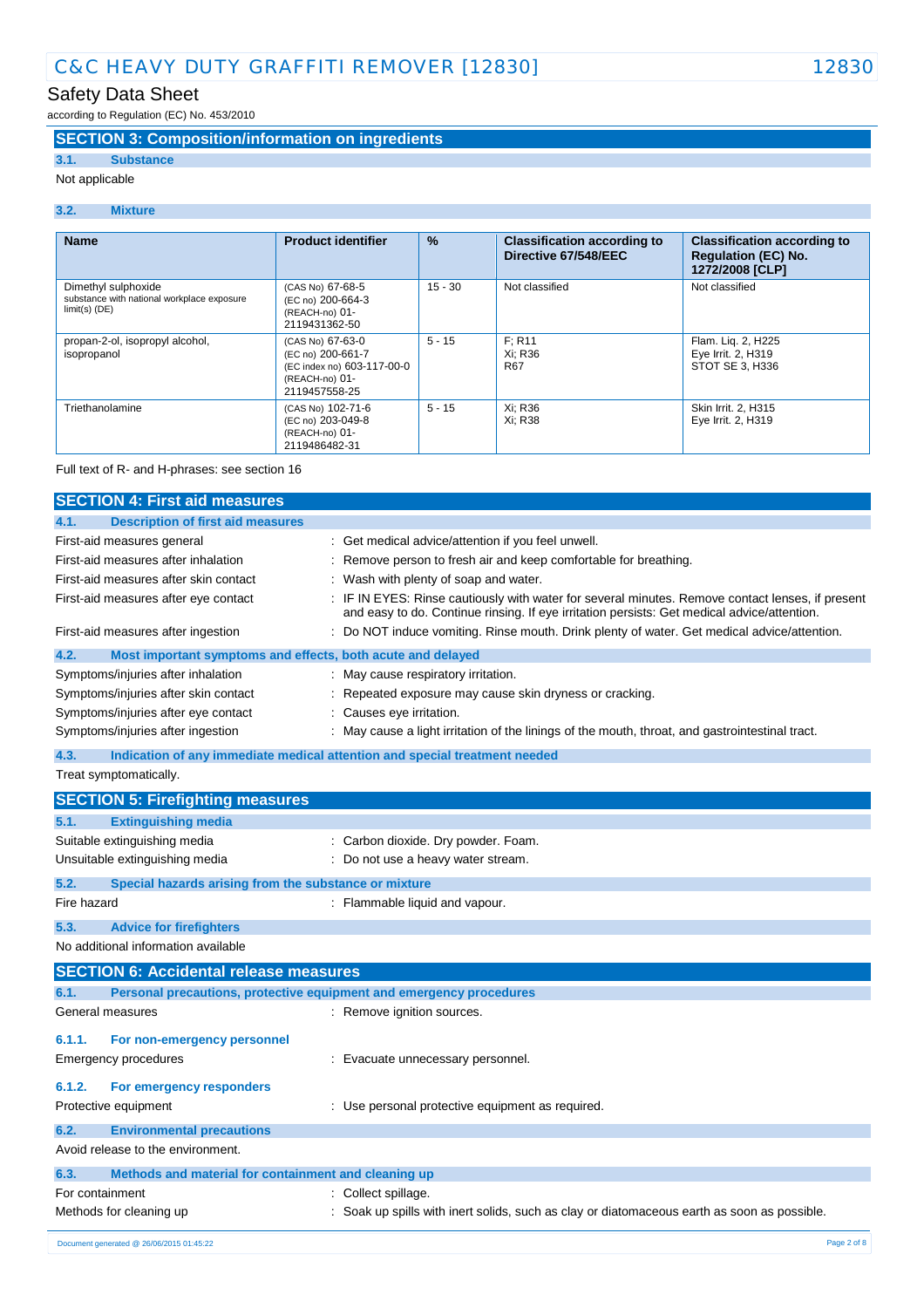# Safety Data Sheet

according to Regulation (EC) No. 453/2010

#### **6.4. Reference to other sections**

For further information refer to section 8: "Exposure controls/personal protection". For further information refer to section 13.

| <b>SECTION 7: Handling and storage</b> |                                                              |                                                                             |
|----------------------------------------|--------------------------------------------------------------|-----------------------------------------------------------------------------|
| 7.1.                                   | <b>Precautions for safe handling</b>                         |                                                                             |
| Additional hazards when processed      |                                                              | : Handle empty containers with care because residual vapours are flammable. |
|                                        | Precautions for safe handling                                | : Keep away from sources of ignition - No smoking.                          |
| Hygiene measures                       |                                                              | Do not eat, drink or smoke when using this product.                         |
| 7.2.                                   | Conditions for safe storage, including any incompatibilities |                                                                             |
|                                        | <b>Technical measures</b>                                    | : Does not require any specific or particular technical measures.           |
| Storage conditions                     |                                                              | : Store in a well-ventilated place. Keep container tightly closed.          |
| Incompatible products                  |                                                              | : Oxidizing agent. Strong acids. Strong bases.                              |
| Incompatible materials                 |                                                              | Direct sunlight. Heat sources. Sources of ignition.                         |
| Special rules on packaging             |                                                              | Keep only in original container.                                            |
| 7.3.                                   | Specific end use(s)                                          |                                                                             |

No additional information available

### **SECTION 8: Exposure controls/personal protection**

#### **8.1. Control parameters**

| Dimethyl sulphoxide (67-68-5)                         |                                                                 |                         |
|-------------------------------------------------------|-----------------------------------------------------------------|-------------------------|
| Germany                                               | TRGS 900 Occupational exposure limit value (mg/m <sup>3</sup> ) | 160 mg/m $3$            |
| Germany                                               | TRGS 900 Limitation of exposure peaks (mg/m <sup>3</sup> )      | 320 mg/m <sup>3</sup>   |
| propan-2-ol, isopropyl alcohol, isopropanol (67-63-0) |                                                                 |                         |
| Denmark                                               | Local name                                                      | Isopropylalkohol (2005) |
| Denmark                                               | Grænseværdie (langvarig) (mg/m <sup>3</sup> )                   | 490 mg/m $3$            |
| Denmark                                               | Grænseværdie (langvarig) (ppm)                                  | 200 ppm                 |
| Germany                                               | TRGS 900 Limitation of exposure peaks (mg/m <sup>3</sup> )      | 1000 mg/m <sup>3</sup>  |
| Ireland                                               | Local name                                                      | Isopropyl alcohol       |
| Ireland                                               | OEL (8 hours ref) (ppm)                                         | 200 ppm                 |
| Ireland                                               | OEL (15 min ref) (ppm)                                          | 400 ppm                 |
| Ireland                                               | Notes (IE)                                                      | Sk                      |
| <b>Netherlands</b>                                    | Grenswaarde TGG 8H (mg/m <sup>3</sup> )                         | 650 mg/m $3$            |
| <b>Netherlands</b>                                    | Grenswaarde TGG 15MIN (mg/m <sup>3</sup> )                      | 0 mg/m $3$              |
| United Kingdom                                        | Local name                                                      | Propan-2-ol             |
| United Kingdom                                        | WEL TWA (mg/m <sup>3</sup> )                                    | 999 mg/m <sup>3</sup>   |
| United Kingdom                                        | WEL TWA (ppm)                                                   | 400 ppm                 |
| United Kingdom                                        | WEL STEL (mg/m <sup>3</sup> )                                   | 1250 mg/m <sup>3</sup>  |
| United Kingdom                                        | WEL STEL (ppm)                                                  | 500 ppm                 |
| Triethanolamine (102-71-6)                            |                                                                 |                         |
| Netherlands                                           | Grenswaarde TGG 8H (mg/m <sup>3</sup> )                         | $5 \text{ mg/m}^3$      |
| Netherlands                                           | Grenswaarde TGG 15MIN (mg/m <sup>3</sup> )                      | $0 \text{ mg/m}^3$      |

### **8.2. Exposure controls**



- Materials for protective clothing : Not required for normal conditions of use
- Hand protection **in the state of repeated or prolonged contact wear gloves**
- Eye protection **in the same of the set of the set of the set of the set of the set of the set of the set of the set of the set of the set of the set of the set of the set of the set of the set of the set of the set of the**
- Skin and body protection : Not required for normal conditions of use
- Respiratory protection **Respiratory** protection **in the conduct of the CO** is a Not required for normal conditions of use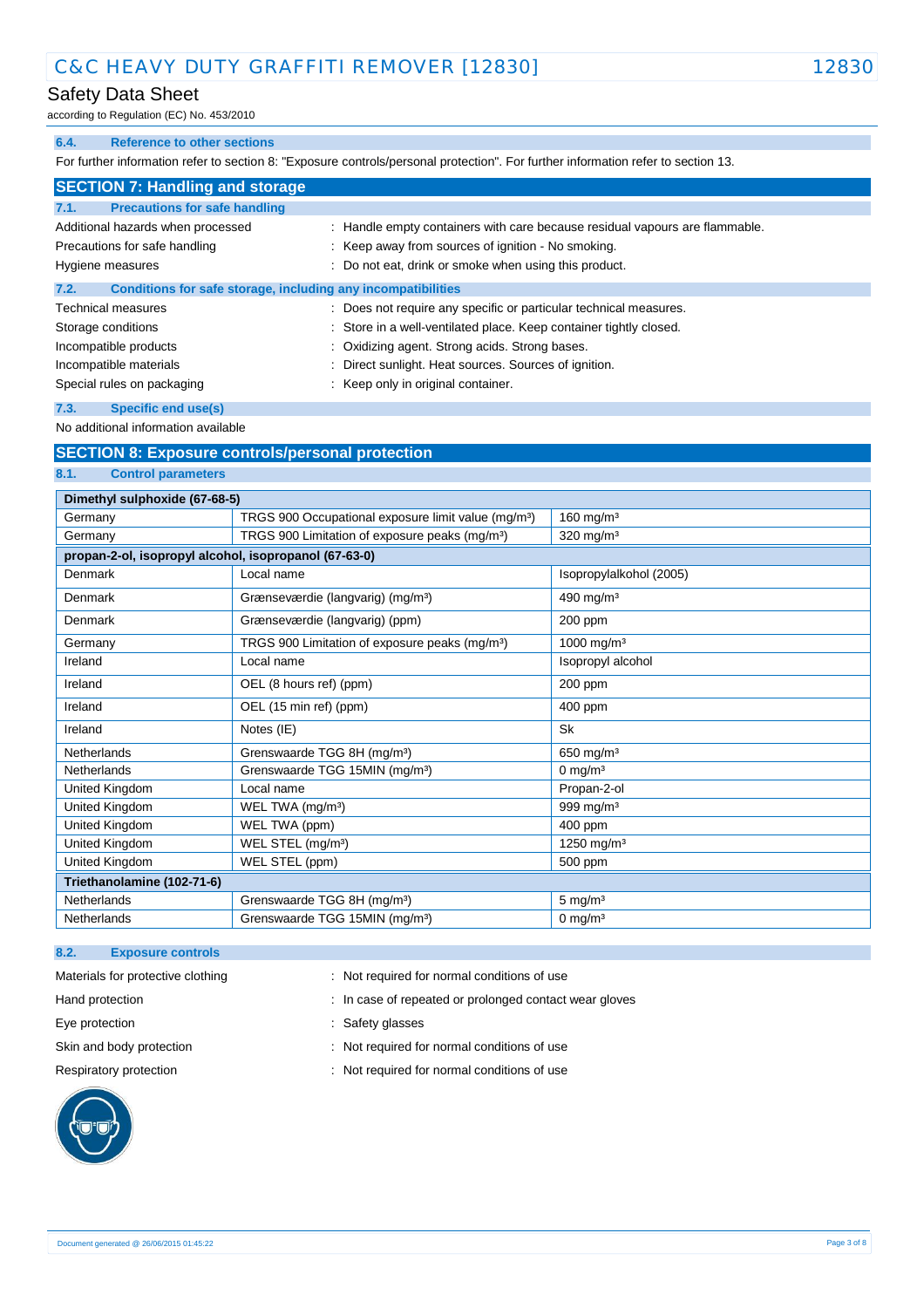# Safety Data Sheet

| according to Regulation (EC) No. 453/2010                     |                   |  |
|---------------------------------------------------------------|-------------------|--|
| <b>SECTION 9: Physical and chemical properties</b>            |                   |  |
| Information on basic physical and chemical properties<br>9.1. |                   |  |
| Physical state                                                | : Liquid          |  |
| Appearance                                                    | : Liquid.         |  |
| Colour                                                        | amber.            |  |
| Odour                                                         | characteristic.   |  |
| Odour threshold                                               | No data available |  |
| pH                                                            | : 7               |  |
| Relative evaporation rate (butylacetate=1)                    | No data available |  |
| Melting point                                                 | No data available |  |
| Freezing point                                                | No data available |  |
| Boiling point                                                 | No data available |  |
| Flash point                                                   | $\approx$ 34.5 °C |  |
| Auto-ignition temperature                                     | No data available |  |
| Decomposition temperature                                     | No data available |  |
| Flammability (solid, gas)                                     | No data available |  |
| Vapour pressure                                               | No data available |  |
| Relative vapour density at 20 °C                              | No data available |  |
| Relative density                                              | 1,01<br>÷         |  |
| Solubility                                                    | No data available |  |
| Log Pow                                                       | No data available |  |
| Viscosity, kinematic                                          | No data available |  |
| Viscosity, dynamic                                            | No data available |  |
| Explosive properties                                          | No data available |  |
| Oxidising properties                                          | No data available |  |
| <b>Explosive limits</b>                                       | No data available |  |
| <b>Other information</b><br>9.2.                              |                   |  |
| No additional information available                           |                   |  |
| <b>SECTION 10: Stability and reactivity</b>                   |                   |  |
| 10.1.<br><b>Reactivity</b>                                    |                   |  |
| Flammable liquid and vapour.                                  |                   |  |
| 10.2.<br><b>Chemical stability</b>                            |                   |  |
| Stable under normal conditions.                               |                   |  |
| 10.3.<br><b>Possibility of hazardous reactions</b>            |                   |  |
| No additional information available                           |                   |  |
| 10.4.<br><b>Conditions to avoid</b>                           |                   |  |
| No flames, no sparks. Eliminate all sources of ignition.      |                   |  |
| 10.5.<br><b>Incompatible materials</b>                        |                   |  |
| No additional information available                           |                   |  |
| <b>Hazardous decomposition products</b><br>10.6.              |                   |  |
| No additional information available                           |                   |  |
|                                                               |                   |  |

| <b>SECTION 11: Toxicological information</b>     |                                           |  |
|--------------------------------------------------|-------------------------------------------|--|
| Information on toxicological effects<br>11.1.    |                                           |  |
| Acute toxicity                                   | : Not classified                          |  |
| Skin corrosion/irritation                        | : Not classified<br>pH: 7                 |  |
| Serious eye damage/irritation                    | : Causes serious eye irritation.<br>pH: 7 |  |
| Respiratory or skin sensitisation                | : Not classified                          |  |
| Germ cell mutagenicity                           | : Not classified                          |  |
| Carcinogenicity                                  | : Not classified                          |  |
| Reproductive toxicity                            | : Not classified                          |  |
| Specific target organ toxicity (single exposure) | : Not classified                          |  |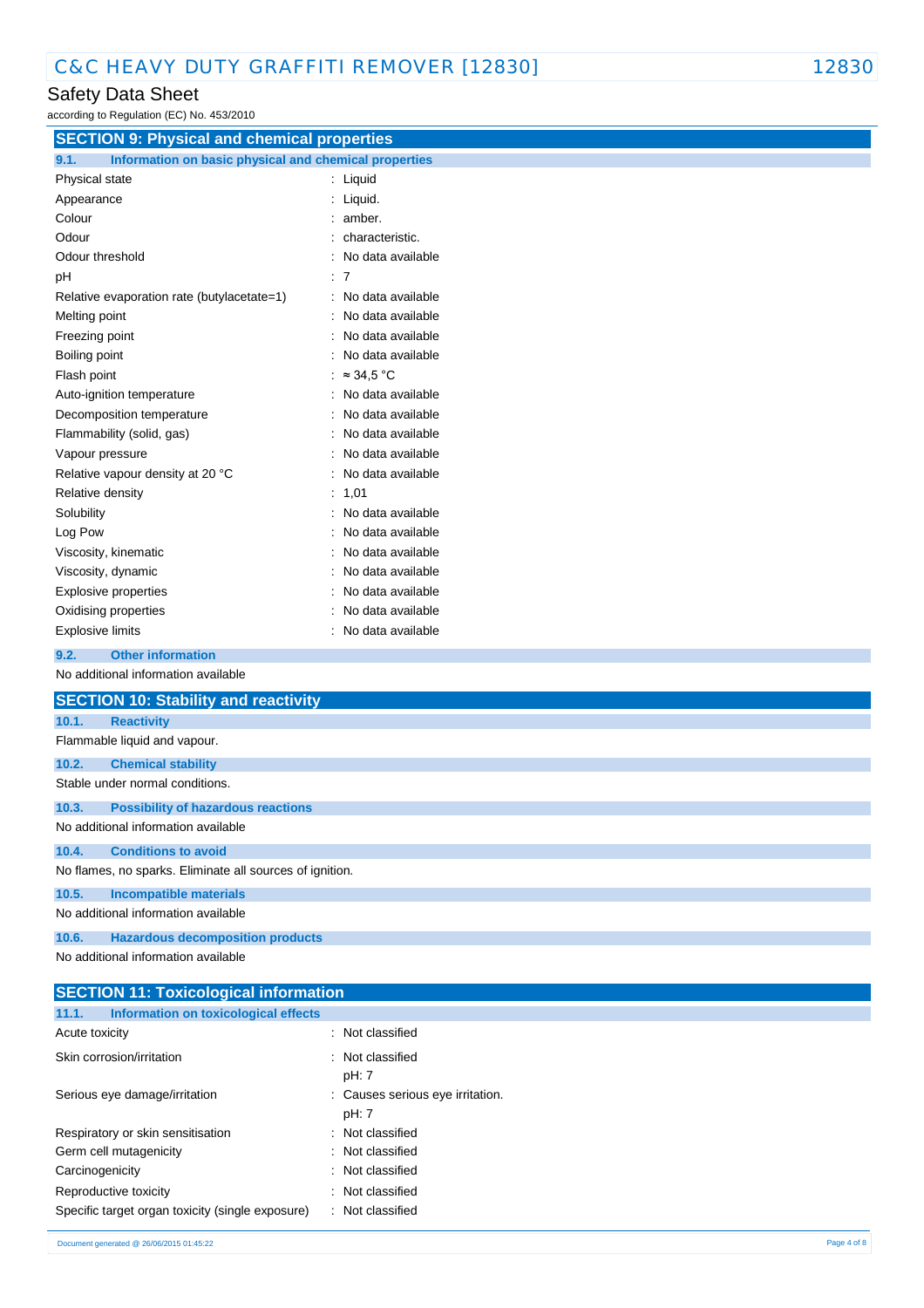# Safety Data Sheet

| according to Regulation (EC) No. 453/2010             |                                                 |  |
|-------------------------------------------------------|-------------------------------------------------|--|
| Specific target organ toxicity (repeated<br>exposure) | Not classified                                  |  |
| Aspiration hazard                                     | Not classified                                  |  |
| Graffiti remover base for trigger                     |                                                 |  |
| Vaporizer                                             | Container fitted with a sealed spray attachment |  |

# **SECTION 12: Ecological information**

**12.1. Toxicity**

| propan-2-ol, isopropyl alcohol, isopropanol (67-63-0)             |                                    |  |
|-------------------------------------------------------------------|------------------------------------|--|
| LC50 fishes 1                                                     | 9640 mg/l                          |  |
| EC50 other aquatic organisms 1                                    | 13299 mg/l EC50 waterflea (48 h)   |  |
| EC50 other aquatic organisms 2                                    | > 1000 mg/l IC50 algea (72 h) mg/l |  |
| Triethanolamine (102-71-6)                                        |                                    |  |
| LC50 fishes 1                                                     | 11800 mg/l                         |  |
| EC50 other aquatic organisms 1                                    | 2038 mg/l EC50 waterflea (48 h)    |  |
| EC50 other aquatic organisms 2<br>216 mg/l IC50 algea (72 h) mg/l |                                    |  |

#### **12.2. Persistence and degradability**

No additional information available

### **12.3. Bioaccumulative potential**

| Dimethyl sulphoxide (67-68-5)                         |         |  |
|-------------------------------------------------------|---------|--|
| Log Pow                                               | $-1,35$ |  |
| propan-2-ol, isopropyl alcohol, isopropanol (67-63-0) |         |  |
| Log Pow                                               | 0,14    |  |
| Triethanolamine (102-71-6)                            |         |  |
| Log Pow<br>-1                                         |         |  |
| 12.4.<br><b>Mobility in soil</b>                      |         |  |

No additional information available

#### **12.5. Results of PBT and vPvB assessment**

No additional information available

### **12.6. Other adverse effects**

No additional information available

### **SECTION 13: Disposal considerations**

**13.1. Waste treatment methods**

No additional information available

# **SECTION 14: Transport information**

In accordance with ADR / RID / IMDG / IATA / ADN

| <b>UN number</b><br>14.1.                  |                                                                   |
|--------------------------------------------|-------------------------------------------------------------------|
| UN-No. (ADR)                               | : 1993                                                            |
| UN-No. (IMDG)                              | : 1993                                                            |
| UN-No.(IATA)                               | : 1993                                                            |
| 14.2.<br>UN proper shipping name           |                                                                   |
| Proper Shipping Name (ADR)                 | : FLAMMABLE LIQUID, N.O.S.                                        |
| Proper Shipping Name (IMDG)                | : FLAMMABLE LIQUID, N.O.S.                                        |
| Proper Shipping Name (IATA)                | : FLAMMABLE LIQUID, N.O.S.                                        |
| Transport document description (ADR)       | : UN 1993 FLAMMABLE LIQUID, N.O.S. (ISOPROPANOL), 3, III, $(D/E)$ |
| Transport document description (IMDG)      | : UN 1993 FLAMMABLE LIQUID, N.O.S., 3, III                        |
| 14.3.<br><b>Transport hazard class(es)</b> |                                                                   |
| <b>ADR</b>                                 |                                                                   |
| Transport hazard class(es) (ADR)           | $\therefore$ 3                                                    |
| Danger labels (ADR)                        | $\therefore$ 3                                                    |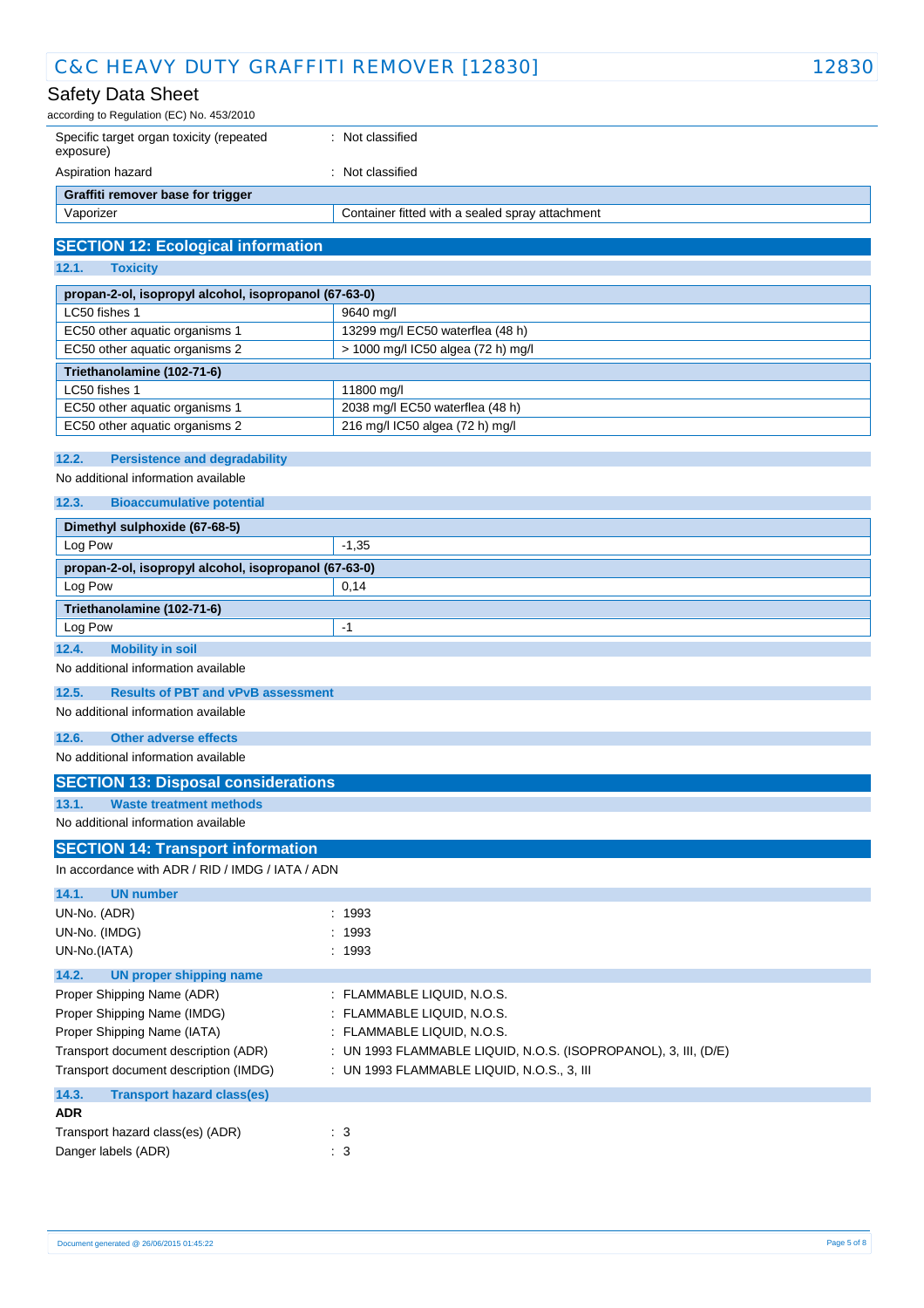# Safety Data Sheet

according to Regulation (EC) No. 453/2010



### **IATA**

**IMDG**

Transport hazard class(es) (IATA) : 3 Hazard labels (IATA) : 3



| 14.4.<br><b>Packing group</b>         |                                          |
|---------------------------------------|------------------------------------------|
| Packing group (ADR)                   | ÷ III.                                   |
| Packing group (IMDG)                  | ÷ III.                                   |
| Packing group (IATA)                  | ÷ III.                                   |
| 14.5.<br><b>Environmental hazards</b> |                                          |
| Dangerous for the environment         | : No                                     |
| Marine pollutant                      | : No                                     |
| Other information                     | : No supplementary information available |

#### $14.6.$ **14.6. Special precautions for user**

#### **- Overland transport**

| Classification code (ADR)                                    | : F1                    |
|--------------------------------------------------------------|-------------------------|
| Special provisions (ADR)                                     | : 274, 601, 640E        |
| Limited quantities (ADR)                                     | : 5L                    |
| Excepted quantities (ADR)                                    | : F1                    |
| Packing instructions (ADR)                                   | P001, IBC03, LP01, R001 |
| Mixed packing provisions (ADR)                               | MP19                    |
| Portable tank and bulk container instructions<br>(ADR)       | : T4                    |
| Portable tank and bulk container special<br>provisions (ADR) | $:$ TP1, TP29           |
| Tank code (ADR)                                              | : LGBF                  |
| Vehicle for tank carriage                                    | : FL                    |
| Transport category (ADR)                                     | 3                       |
| Special provisions for carriage - Packages<br>(ADR)          | : V12                   |
| Special provisions for carriage - Operation<br>(ADR)         | : S2                    |
| Hazard identification number (Kemler No.)                    | 30                      |
| Orange plates                                                |                         |
|                                                              |                         |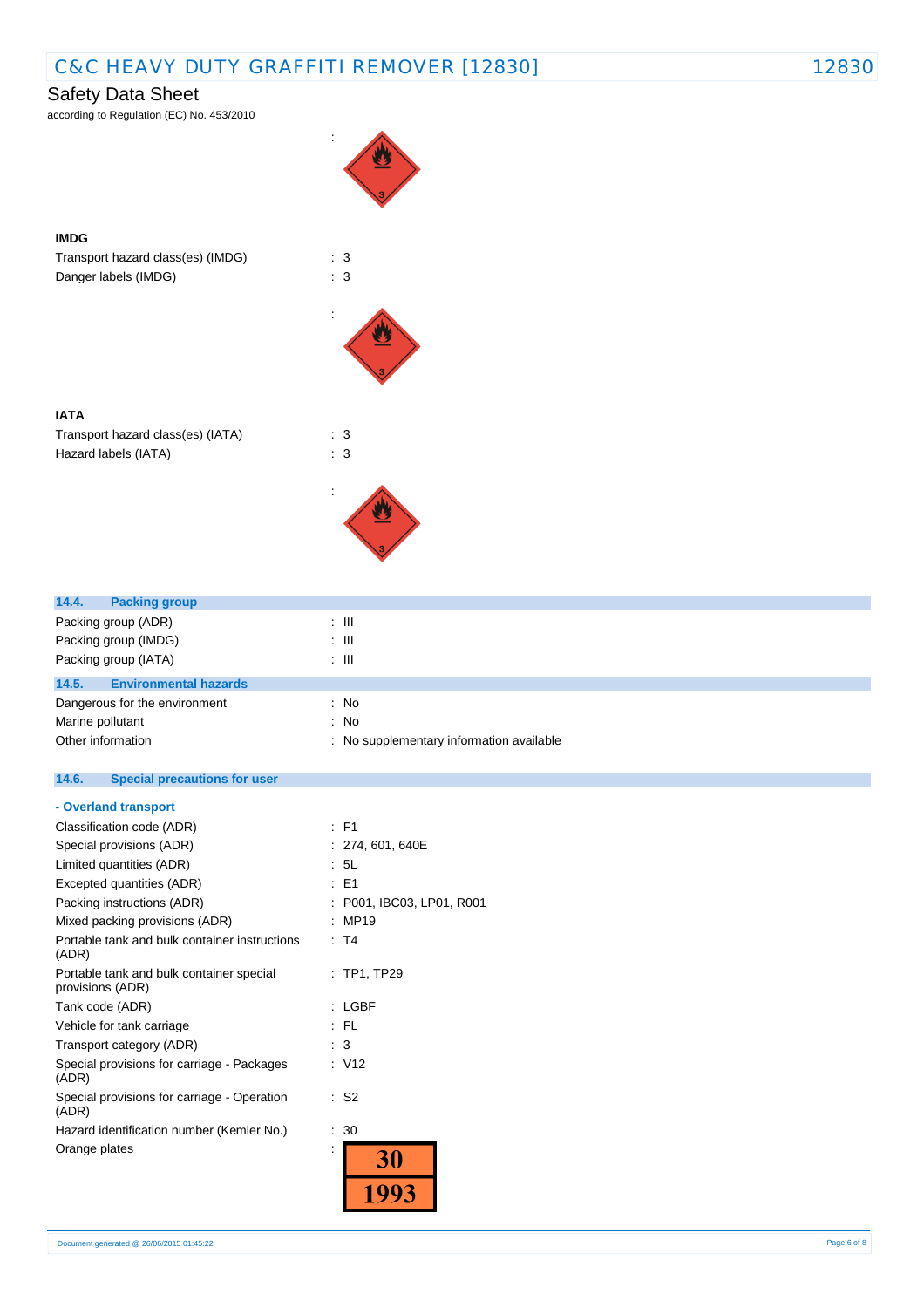# Safety Data Sheet

according to Regulation (EC) No. 453/2010

| ccording to Regulation (EC) No. 453/2010     |                                                                          |
|----------------------------------------------|--------------------------------------------------------------------------|
| Tunnel restriction code (ADR)                | : D/E                                                                    |
| EAC code                                     | $: \cdot3YE$                                                             |
| - Transport by sea                           |                                                                          |
| Special provisions (IMDG)                    | : 223, 274, 955                                                          |
| Limited quantities (IMDG)                    | : 5L                                                                     |
| Excepted quantities (IMDG)                   | $\therefore$ E1                                                          |
| Packing instructions (IMDG)                  | : P001, LP01                                                             |
| IBC packing instructions (IMDG)              | : IBC03                                                                  |
| Tank instructions (IMDG)                     | : T4                                                                     |
| Tank special provisions (IMDG)               | : TP1, TP29                                                              |
| EmS-No. (Fire)                               | $E - F - E$                                                              |
| EmS-No. (Spillage)                           | $: S-E$                                                                  |
| Stowage category (IMDG)                      | : A                                                                      |
| - Air transport                              |                                                                          |
| PCA Excepted quantities (IATA)               | $\therefore$ E1                                                          |
| PCA Limited quantities (IATA)                | : Y344                                                                   |
| PCA limited quantity max net quantity (IATA) | : 10L                                                                    |
| PCA packing instructions (IATA)              | : 355                                                                    |
| PCA max net quantity (IATA)                  | : 60L                                                                    |
| CAO packing instructions (IATA)              | : 366                                                                    |
| CAO max net quantity (IATA)                  | : 220L                                                                   |
| Special provisions (IATA)                    | AA3                                                                      |
| ERG code (IATA)                              | : 3L                                                                     |
| 14.7.                                        | Transport in bulk according to Annex II of MARPOL 73/78 and the IBC Code |
| <b>IBC</b> code                              | : Not applicable.                                                        |

### **SECTION 15: Regulatory information**

**15.1. Safety, health and environmental regulations/legislation specific for the substance or mixture**

#### **15.1.1. EU-Regulations**

Contains no substances with Annex XVII restrictions Contains no substance on the REACH candidate list Contains no REACH Annex XIV substances

#### **15.1.2. National regulations**

#### **Germany**

| VwVwS Annex reference                                                          | : Water hazard class (WGK) 1, slightly hazardous to water (Classification according to VwVwS,<br>Annex 4) |
|--------------------------------------------------------------------------------|-----------------------------------------------------------------------------------------------------------|
| 12th Ordinance Implementing the Federal<br>Immission Control Act - 12. BlmSchV | : Is not subject of the 12. BlmSchV (Hazardous Incident Ordinance)                                        |
|                                                                                |                                                                                                           |

# **Denmark**

Classification remarks **interpretent in the storagement** guidelines for the storage of flammable liquids must be followed

#### **15.2. Chemical safety assessment** No additional information available

### **SECTION 16: Other information**

| Full text of R-, H- and EUH-phrases: |                                                                        |
|--------------------------------------|------------------------------------------------------------------------|
| Eye Irrit. 2                         | Serious eye damage/eye irritation, Category 2                          |
| Flam. Lig. 2                         | Flammable liquids, Category 2                                          |
| Skin Irrit. 2                        | Skin corrosion/irritation, Category 2                                  |
| STOT SE 3                            | Specific target organ toxicity - Single exposure, Category 3, Narcosis |
| H <sub>225</sub>                     | Highly flammable liquid and vapour                                     |
| H315                                 | Causes skin irritation                                                 |
| H319                                 | Causes serious eye irritation                                          |
| H336                                 | May cause drowsiness or dizziness                                      |